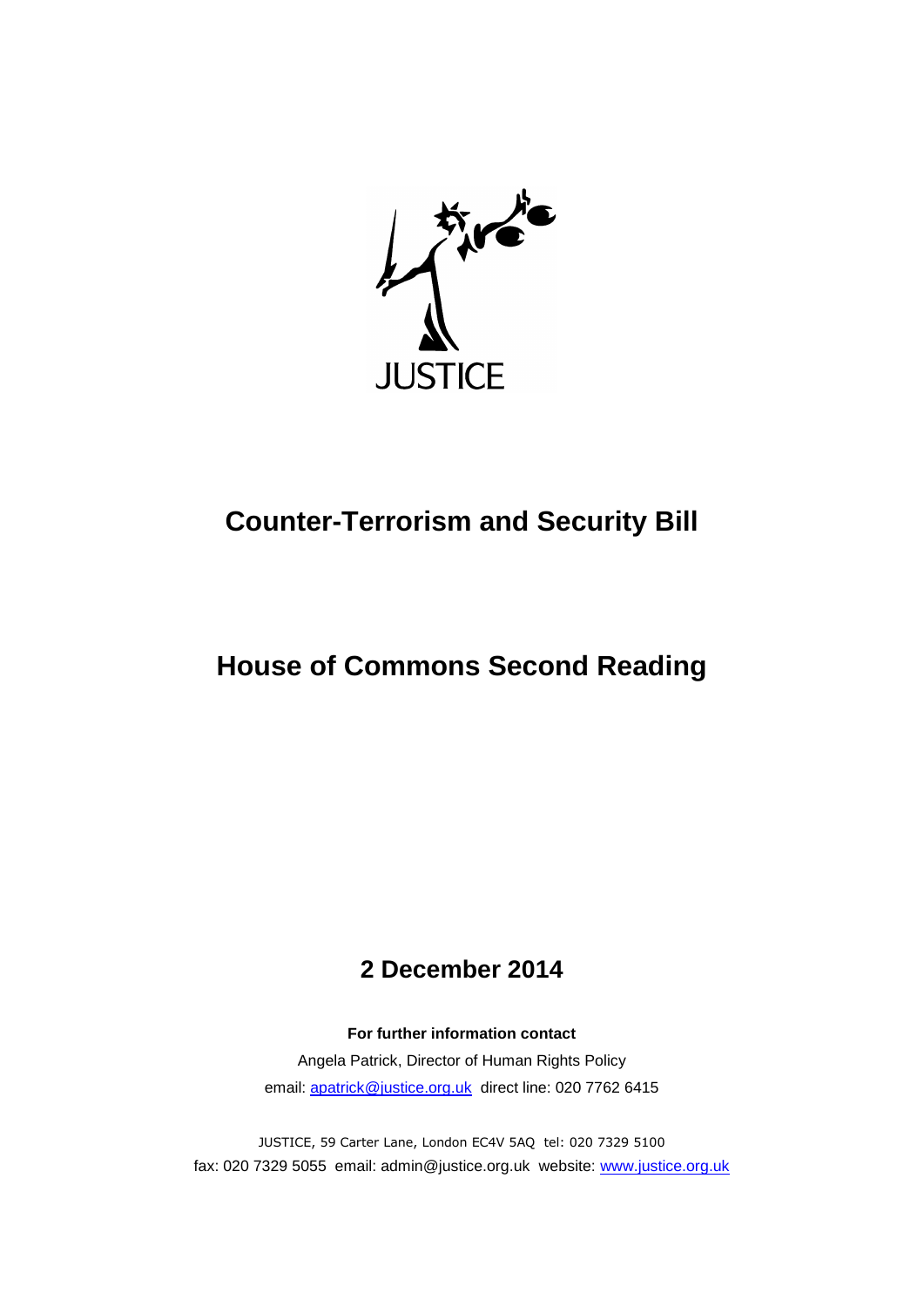## **Summary**

**JUSTICE is concerned that little justification has been provided for the treatment of this Bill as fast-track legislation. This Second Reading debate will take place only three working days after the Bill's publication. Most of the proposals in the Bill have been subject to no prior public consultation or pre-legislative scrutiny. The limited time available – and the short programme planned for this Bill's passage – will seriously limit the ability of Parliament to conduct effective scrutiny of the proposal's impact on individual rights in practice.** 

**JUSTICE has a number of substantive concerns about the scope of the Bill. Broadly:**

- **The introduction of a police power to seize passports or other travel documents – including the documents of foreign travellers – has the potential to seriously impact on the rights of individuals in practice. The Government's explanation that these measures are necessary is scant and safeguards against arbitrary application, few.**
- **The Government's plan to create an administrative power to bar British citizens and others with a right to return from entering the UK deserves close scrutiny. If the primary goal of our counter-terrorism policy is to protect the public, does forcing individuals to choose freedom in exile over controlled return serve this purpose in practice? The UK cannot dump our would-be terrorist suspects on other countries without consequence. If other countries were encouraged to take this approach, it is highly likely that the Secretary of State would routinely seek deportation. If we are aware that an individual is a risk, we know where they are and that they are seeking to return to our jurisdiction, would public safety and global security be better served by encouraging their return with a view to full investigation and prosecution of any relevant criminal offences?**
- **Criticism of the TPIMs regime by the police and security services does not support the case for the reintroduction of more draconian restrictions, but highlights the ineffectiveness of this kind of administrative order as an alternative to criminal investigation and prosecution.**
- **The further expansion of the framework for the retention of data in the Data Retention and Investigatory Powers Act 2014 (DRIPA) is inconsistent with the right to privacy protected by both Articles 7 and 8 of the EU Charter of Fundamental Rights and Article 8 ECHR as highlighted by the** *Digital Rights Ireland* **decision.**
- **JUSTICE is concerned that the creation of the proposed Privacy and Civil Liberties Board will do little to improve the oversight mechanisms for either our terrorism legislation or our surveillance framework. The mechanism for the scrutiny of surveillance in the Regulation of Investigatory Powers Act 2000 is ripe for wholesale review. Parliament should exercise caution that the proposals in the Bill will, in practice, support rather than undermine the work of the Independent Reviewer of Terrorism Legislation.**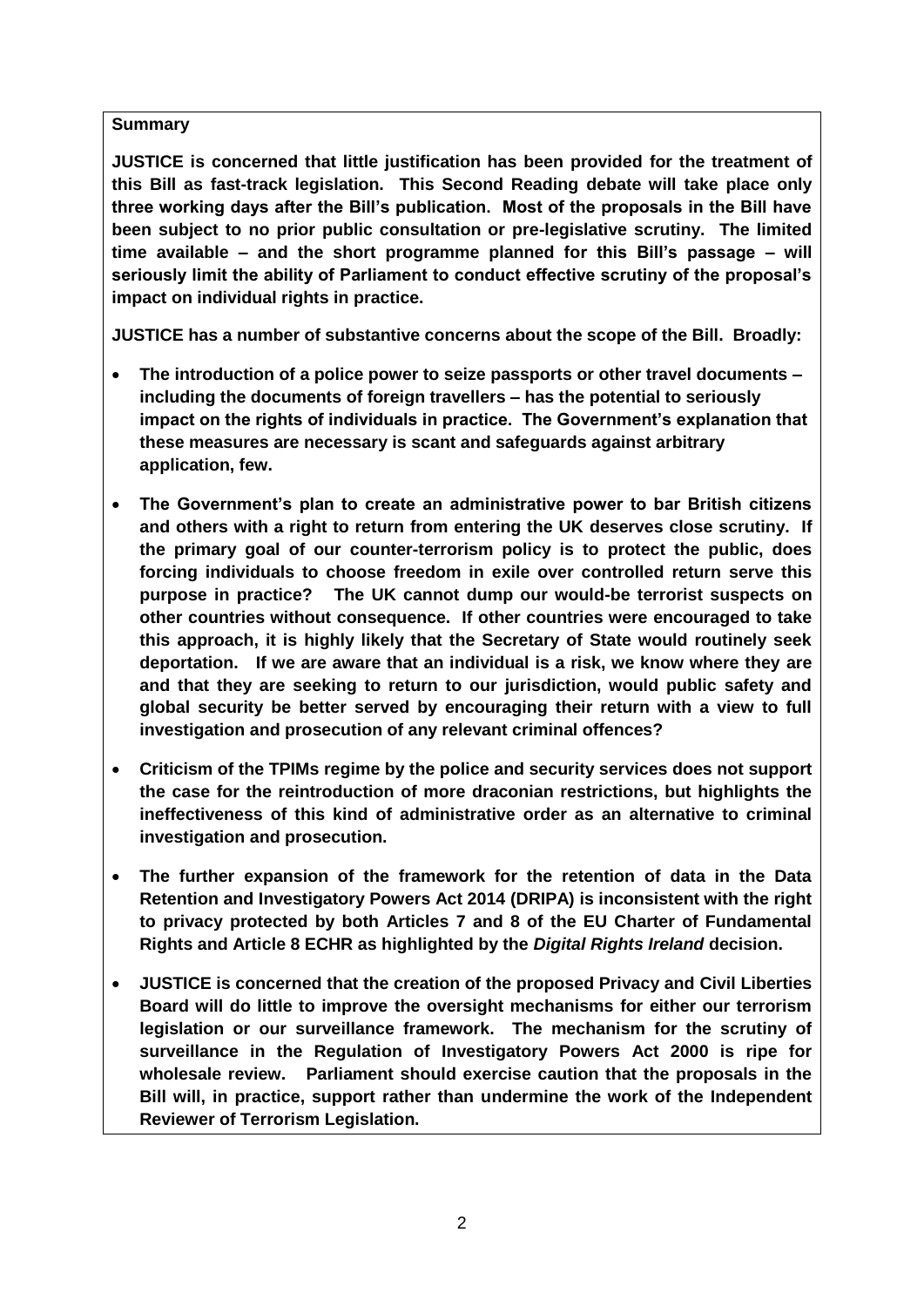## **Introduction**

- 1. JUSTICE is an all-party law reform and human rights organisation working to strengthen the justice system – administrative, civil and criminal – in the United Kingdom. It is the UK section of the International Commission of Jurists. Established in 1957, JUSTICE works to improve access to justice and to promote protection of human rights and the rule of law.
- 2. We have produced this short briefing to inform the House of Commons Second Reading debate. We will produce more detailed briefing in advance of Committee Stage. Where we do not comment on an issue in the Bill, this should not be read as approval.

## **Background**

- 3. The UK undoubtedly faces a serious threat of terrorism, and one that poses severe practical challenges to our police and prosecutors. But the fight against terrorism requires not only measures which are effective but also measures that are compatible with our most basic principles.
- 4. The primary goal for the operation of any counter-terror policy must be effective investigation and prosecution of terrorism offences. We regret that in this Bill the Government proposes to further expand the operation of the Terrorism Prevention and Investigation Measures Act 2011 (TPIMs) and to introduce new ancillary administrative powers as an alternative to prosecution. We are concerned that new measures – such as excluding an individual from UK territory – will run counter to the goal of securing the prosecution of individuals in practice.
- 5. We regret that the Secretary of State appears to have taken a "pick and mix" approach to the recommendations of the Independent Reviewer of Terrorism Legislation in this Bill. While clarification of the burden of proof necessary before someone is subject to a TPIMs Order is positive, we regret the decision to expand the controls to which a person may be subject (see below). However, each of the new measures proposed in this Bill helps to further illustrate an overarching problem identified by the Independent Reviewer: the breadth of the definition of terrorism and terrorism-related activity used in the United Kingdom. As the Reviewer told the Joint Committee on Human Rights earlier this week: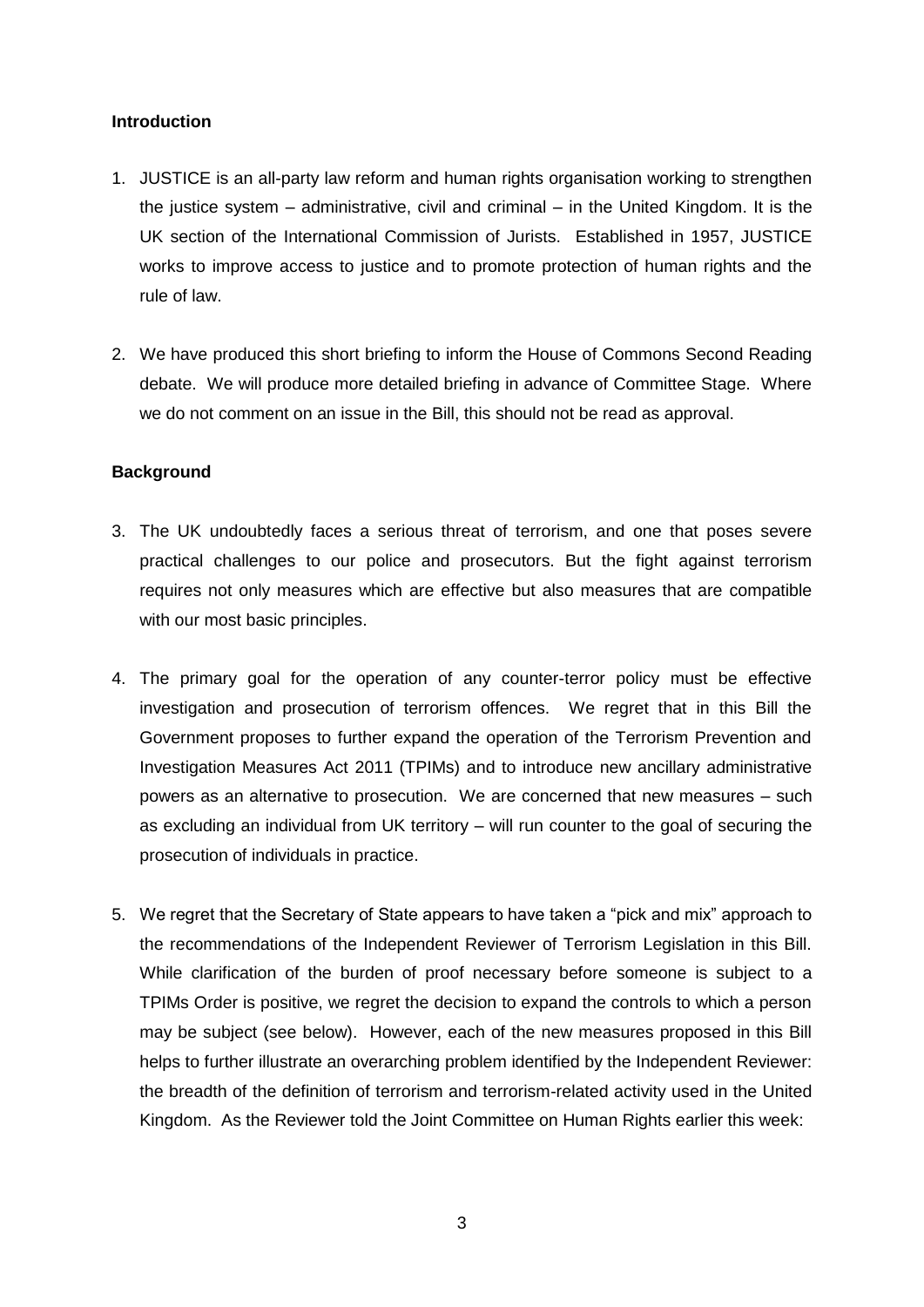*"We're playing a guessing game with the Bill but I said in July that I thought that the definition of terrorism was far too broad. I identified three specific areas where it seemed that there was an unanswerable case for reducing it. ... The third is what I call the penumbra of terrorism, which includes concepts such as "terrorist activity" and "terrorism-related activity". It seemed that every time a new Act came along, that penumbra got broader."* (Q 29, 26 November 2014)

6. The new powers in this Bill attach to a suspicion of "terrorism-related activity" with no consideration that an overbroad definition may lead to the application of overbroad draconian administrative powers to a far wider section of the population than might be considered proportionate to meet a genuine risk to our security.

## **Fast-track legislation and Parliamentary scrutiny**

- 7. JUSTICE is concerned that the proposals in this Bill are rushed and ill-considered. The Bill and its Explanatory Notes were published on Wednesday 26 November 2014, following a speech by the Home Secretary to the Royal United Services Institute on 24 November 2014. It will have its Second Reading on 2 December 2014, three working days after its publication. JUSTICE understands that the Government intends to "fasttrack" the Bill through the House of Commons during December. While there is a general election in May, if there is a genuine cross-party support for reform, it is difficult to understand the rush to legislate. Parliament may wish to test the Minister's stated reasons for expediency, set out in the Explanatory Notes:**<sup>1</sup>**
	- a. **The terrorist threat has shifted from significant to severe.** The threat level lifted in August. Identifying a greater level of threat is not automatic justification for legislation. What is the evidence that the counter-terrorism powers already in place are insufficient to address the threat concerned?
	- b. **There is a particular threat from ISIL and people travelling to and from the Middle East:** The Government has identified that around 500 individuals have travelled to Syria and that a number have returned to the UK. Members may wish to ask the Minister to identify what steps have been taken to deploy existing counter-terrorism powers against those individuals where there are reasonable grounds to suspect that they are engaged in terrorism-related

**<sup>1</sup>** EN, paras 20-40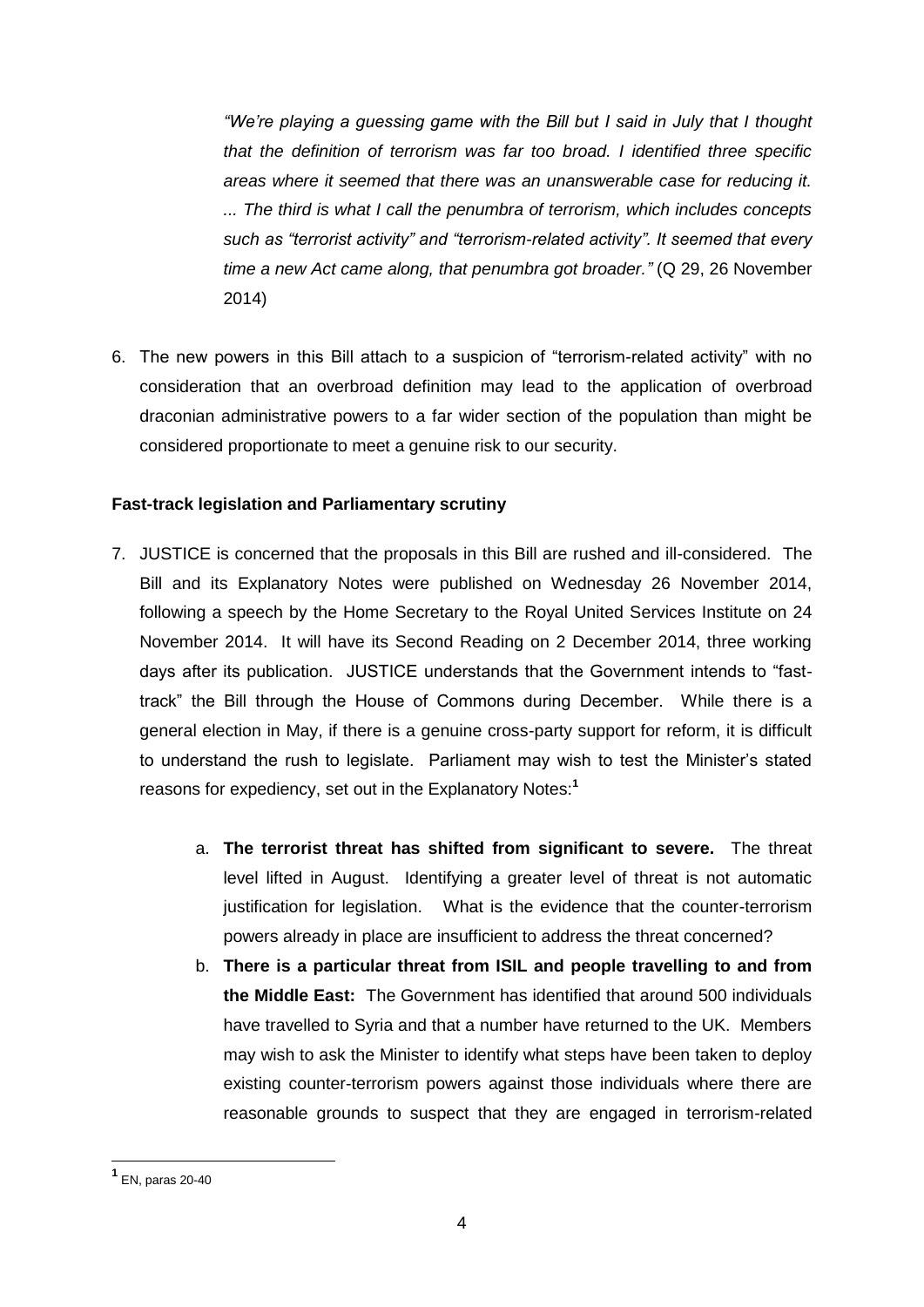activity. We deal with the Minister's argument that new powers will be effective to address the threat, below. However, as a precursor, the Minister should be asked to clarify whether existing powers have been deployed – such as the use of a travel restriction order under a TPIM – and failed, and if not, why not? How many of those individuals have been investigated in connection with an offence under existing counter-terrorism law, for example?

- c. **The opposition have been consulted and generally support the need for reform:** That all of the main parties have considered the issue without debate is perhaps greater reason for external scrutiny, not cause to circumscribe the usual parliamentary process.
- d. **Key stakeholders have been consulted:** The Explanatory Notes explain that the Government has consulted the police and the security services, internet service providers and the Independent Reviewer of Terrorism Legislation. Again, select consultation is no substitute for effective scrutiny of draft legislation. Notably, in evidence to the Joint Committee on Human Rights, on the day the Bill was published, the Independent Reviewer noted that even he had not seen the text of the Bill and could not be certain what would be proposed.
- e. **Previous parliamentary scrutiny may be relevant:** The Government notes that the TPIMs regime has been subject to earlier widespread scrutiny within Parliament. This suggests that there is a need for closer scrutiny of its expansion, not less. Similarly, the Explanatory Notes cite the highly critical report of the Joint Committee on the Draft Communications Bill as support for earlier Parliamentary engagement in the issues surrounding the expansion of data retention powers. That that Committee recommended wholesale redrafting of the Draft Bill might suggest caution, not haste.
- 8. We regret that the time for consideration of the Bill and its provisions has been extremely short. **In the time available, we do no more than raise points of concern and questions Parliamentarians may wish to ask the Minister.**

#### **Seizure of Passports and Travel Documents (Chapter 1)**

9. Clause 1, together with Schedule 1, would enable police (and other authorised persons, who may include customs officers) to seize passports and other travel documents of any British person or foreign national "suspected of intending to leave Great Britain or the United Kingdom in connection with terrorism-related activity". Officers are granted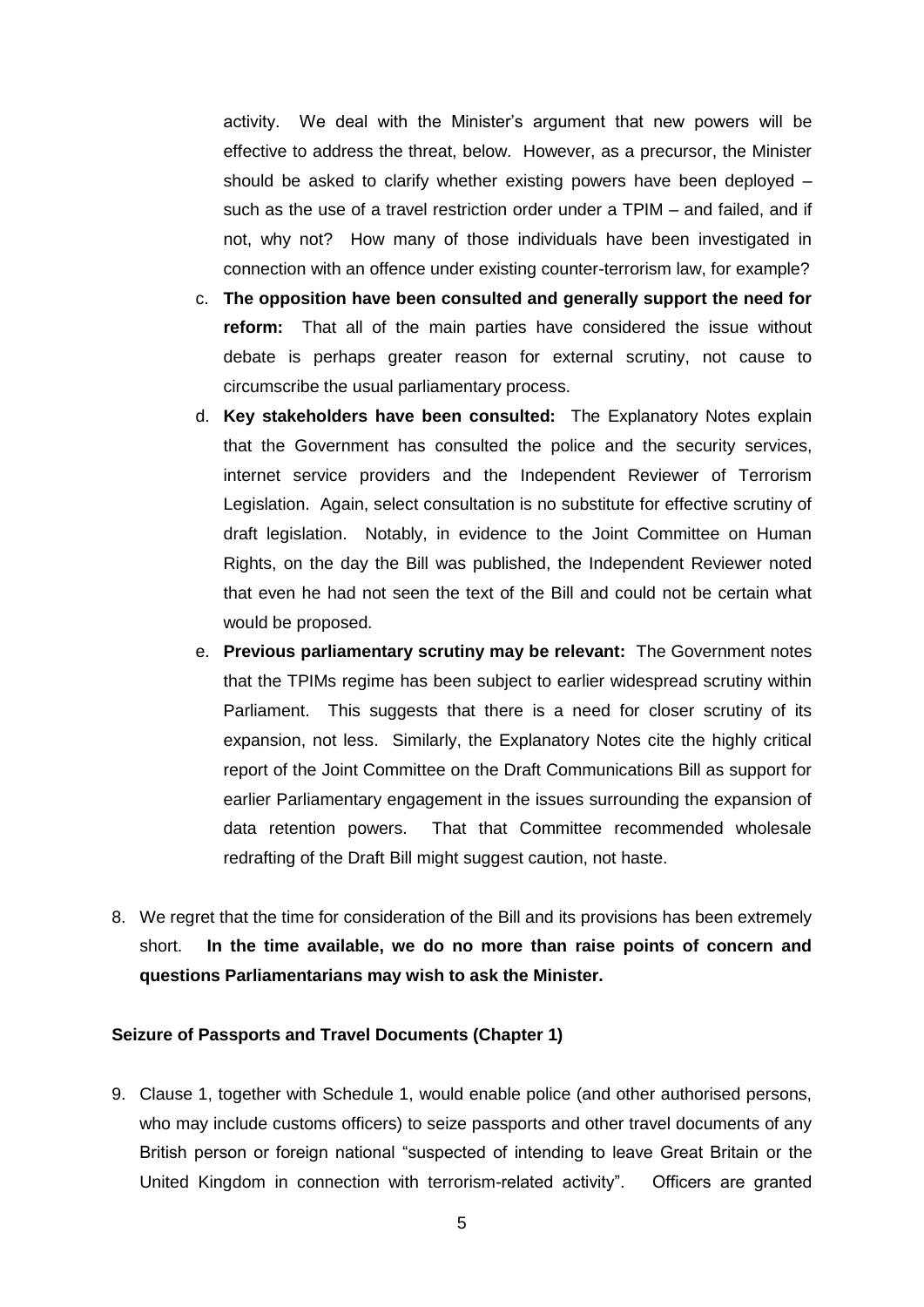associated search powers, and the power to use reasonable force ancillary to the powers of seizure. It will be a criminal offence to refuse to comply.

- 10. Documents can be held for up to 14 days (or 30 days on application to a magistrate), where an officer has "reasonable grounds to suspect" that a person has the "intention of leaving the United Kingdom for the purpose of involvement in terrorism-related activity outside the United Kingdom". Documents may only be retained during this period while a) the Secretary of State considers whether to cancel the person's passport; b) a charging decision is being taken; and c) the Secretary of State is considering making a TPIM Order. After 72 hours, the seizure and retention of documents will be subject to review by a senior police officer with at least the rank of Chief Superintendent. After 14 days, the police may extend their retention of the documents to 30 days but must persuade a magistrate that they (and the Secretary of State, and any other persons relevant) are acting 'diligently and expeditiously'.
- 11. There is no limit on how often this power may be used against a single individual. The Bill provides a very narrow restriction against repeat use. If used more than twice in six months, retention is limited to 5 days rather than 14. This restriction may have little effect on the impact on an individual. Planned travel booked and paid for becomes impossible. Within the scope of this Bill, these powers could be exercised repeatedly, or without restriction four times a year, against a single individual, without any charge or any other action. In effect, these measures could operate as a *de facto* travel ban, without any of the, albeit limited, procedural standards which might accompany the making of a travel restriction associated with a TPIM Order.
- 12. The impact of this decision on the individual concerned is clear: if travel documents are seized at a point of departure, not only will free movement be restrained, but it is likely that the individual will suffer any financial and other non-pecuniary loss associated with that immediate restriction. A missed meeting, a cancelled holiday, a lost opportunity to see your family, a fruitless expense; it is easy to imagine the personal impact of having your own passport confiscated at the boarding gate. In practice, this may engage a range of individual rights in domestic and EU law. For example, the right to respect for private and family life (Article 8 EHRC) is likely to be engaged in most cases if an individual is prevented from travelling.
- 13. The first question for Parliament must be whether these proposals pose a proportionate and necessary interference with those rights, serving a legitimate aim. JUSTICE is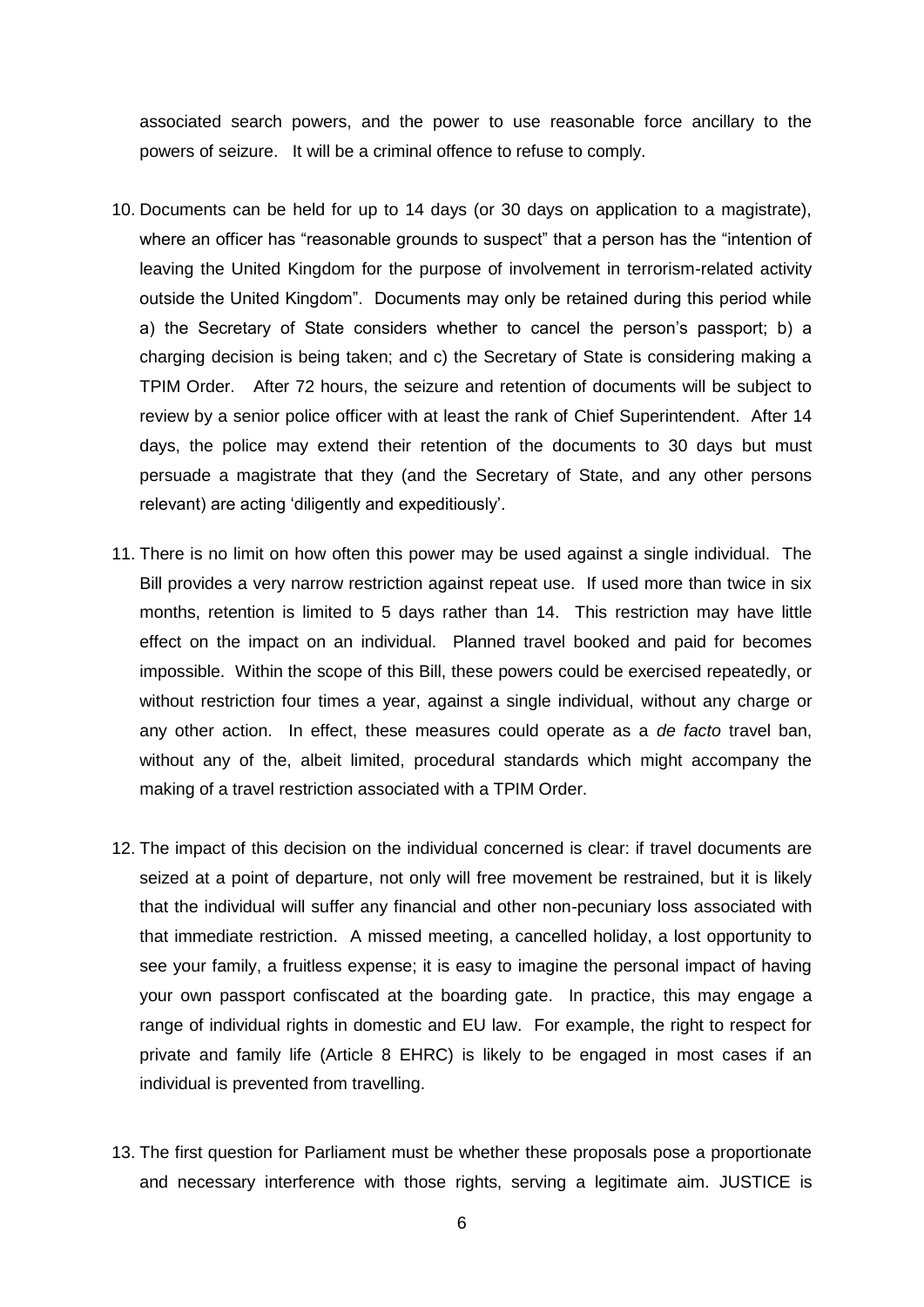concerned that the Explanatory Notes explain the Government's view that existing powers are inadequate, but provides little consideration of how those measures fall short.<sup>2</sup> It explains, in this connection, that while the Royal Prerogative permits the Home Secretary to remove a individual's passport (subject to current litigation before the courts) that there is a "gap in existing powers" as this power cannot be used to "disrupt immediate travel" nor can it be used against foreign citizens. However, it makes no assessment of why – or how often - a need to disrupt "immediate" travel will be necessary, and, in that regard why existing powers to disrupt travel more generally are inadequate.

- 14. Beyond the disputed prerogative power on passports, given that the Government has the power to impose a travel restriction in connection with a TPIM Order and a broad range of powers in connection with offences ancillary and preparatory to terrorism which might lead to arrest and charge for criminal activity in the UK, Parliamentarians might wish to ask how likely or feasible it may be that police and intelligence services will have somehow failed to act, but on arrival at a port or an airport a reasonable suspicion of a terrorism-related activity might crystallise? Parliamentarians may wish to consider whether and in what circumstances the Government may expect that seizure of a passport might be preferable to arrest before an individual reaches the airport.
- 15. The safeguards proposed against such arbitrary action are few:
	- a. This power will attach to any suspicion of "terrorism-related activity", including, for example, conduct which "facilitates" or "gives encouragement to" the preparation or instigation of terrorism and which "gives support or assistance to individuals who are known to be involved" in that facilitation or encouragement. Does the Minister accept that the breadth of this definition will create a wide range of circumstances in which this power might apply, heightening both the risk that it might be applied arbitrarily and the need for safeguards?
	- b. There is limited consideration in the Bill, or the accompanying Explanatory Notes, of the treatment of the individual concerned after their documents are taken. The Bill purports to grant the Secretary of State a delegated power to *"make whatever arrangements he or she thinks appropriate in relation to that*

 **2** EN, paras 45 – 52.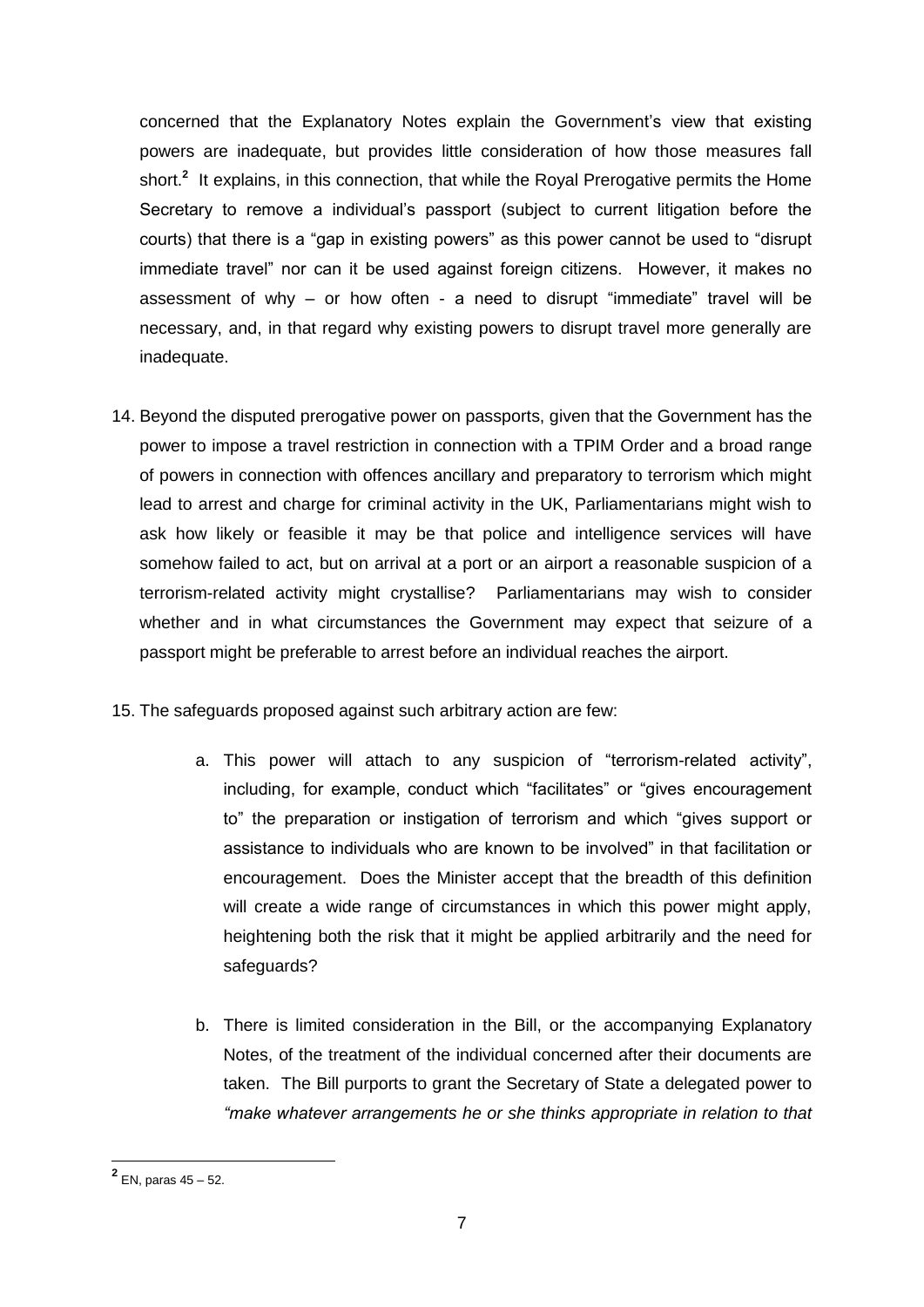*person"* during the period of seizure while the individual is unable to leave the UK.

An exceptionally broad power, this perhaps alludes to a concern acknowledged in the Government's Human Rights Memorandum, that leaving an individual at a port or an airport, unable to leave the UK (and perhaps unable to enter the UK if they are in transit) may leave them at a risk of destitution without support (engaging the duties of the UK under Articles 3 and 8 ECHR). However, Parliament is provided with no further information on how the individual is to be treated after his documents have been seized or how those individuals might secure redress and compensation in circumstances where the powers are exercised improperly.

- c. Police must have "reasonable grounds" to suspect that an individual is planning to travel for the purposes of "terrorism-related activity" before these powers become available. This standard of proof appears to be the primary safeguard against abuse. However, if reasonable, intelligence-led, grounds exist to suspect an individual at the point where they have turned up at a point of departure, shouldn't steps have already been taken to restrain their activities, perhaps through the imposition of a TPIM Order, including a relevant travel restriction?
- d. If a lower, flexible or less rigorous standard of suspicion is applied in practice – one suggestion has been made that heading to the Middle East with camping gear might be sufficient grounds to suspect someone of terrorismrelated activity – there is a real risk of this power being applied arbitrarily and with discriminatory effect. The impact of Schedule 7 of the Terrorism Act 2000 – which applies a no-suspicion standard - has been applied most consistently against a small group of minorities, with criticism surrounding arbitrary application at ports and airports by officers and customs officials widespread.**<sup>3</sup>**
- e. Yet, there is no provision for substantive review of the decision to seize, beyond an internal police review. The outcome of the internal review need

**<sup>3</sup>** See for example, the report by the EHRC published in December 2013 on its use and the Government response: [http://www.bbc.co.uk/news/uk-politics-25714613.](http://www.bbc.co.uk/news/uk-politics-25714613) When these powers were amended in the Anti-Social Behaviour Crime and Policing Act 2014, concern was expressed about the arbitrary application of Schedule 7 in Parliament.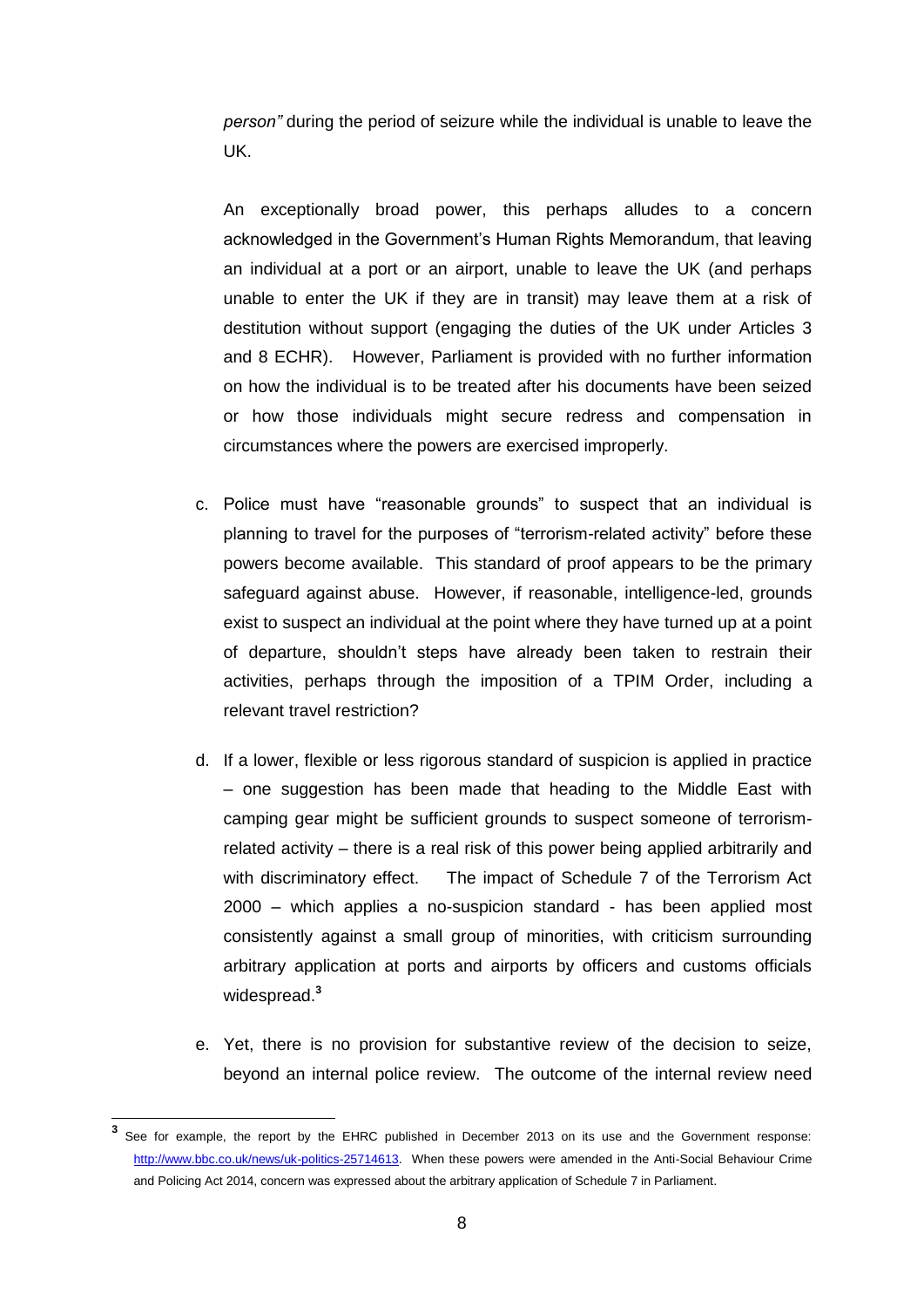not even be documented ('need not be in writing'). Even after 14 days, a magistrate has no power to consider whether the seizure is lawful, only whether the inquiries for which the documents are held are being pursued diligently. In practice, there will be limited opportunities for an independent check on the grounds which trigger the exercise of the seizure power.

f. The only means to challenge the legality of a seizure will be by way of judicial review. Access to judicial review is increasingly difficult, with limitations on access to legal aid and new proposals to further curtail the jurisdiction of the court in the Criminal Justice and Courts Bill. In any event, after-the-event review is unlikely to provide significant redress to an individual subject to an on-the-spot bar on travel. That this safeguard is likely to be of little value in practice, suggests that, if the power is justifiable, that it must be drawn narrowly, targeted appropriately and duly circumscribed to protect against injustice. On the contrary, the gateway proposed in the Bill is broad with few safeguards against abuse.

## **Temporary Exclusion Orders (Chapter 2)**

- 16. Chapter 2 of the Bill creates a procedure whereby any individual outside the United Kingdom, including a British citizen, may be subject to a Temporary Exclusion Order (TEO) barring their entry into the UK except subject to conditions set by the Secretary of State. Any TEO may last for up to 2 years and can be renewed, seemingly without limit.**<sup>4</sup>** When a TEO is in place, an individual may only return to the UK if granted a "Permit to Return" (PTR) after making an application to the Secretary of State. A PTR will only be issued if the individual concerned returns to the UK under its terms, which may include conditions under the direction of the Secretary of State. Those conditions may mirror some of the TPIM conditions including reporting to a police station, compulsory attendance at interview and keeping the police informed of your place of residence at all times.
- 17. These proposals were originally trailed in August this year as a commitment to bar individuals from the UK fighting in Syria from returning to the UK.**<sup>5</sup>** This prospect of

 **4** See Clause 3(8).

**<sup>5</sup>** [http://www.dailymail.co.uk/news/article-2737724/Terror-attack-UK-highly-likely-warns-Home-Secretary-Theresa-May-threat](http://www.dailymail.co.uk/news/article-2737724/Terror-attack-UK-highly-likely-warns-Home-Secretary-Theresa-May-threat-level-raised-severe.html)[level-raised-severe.html](http://www.dailymail.co.uk/news/article-2737724/Terror-attack-UK-highly-likely-warns-Home-Secretary-Theresa-May-threat-level-raised-severe.html)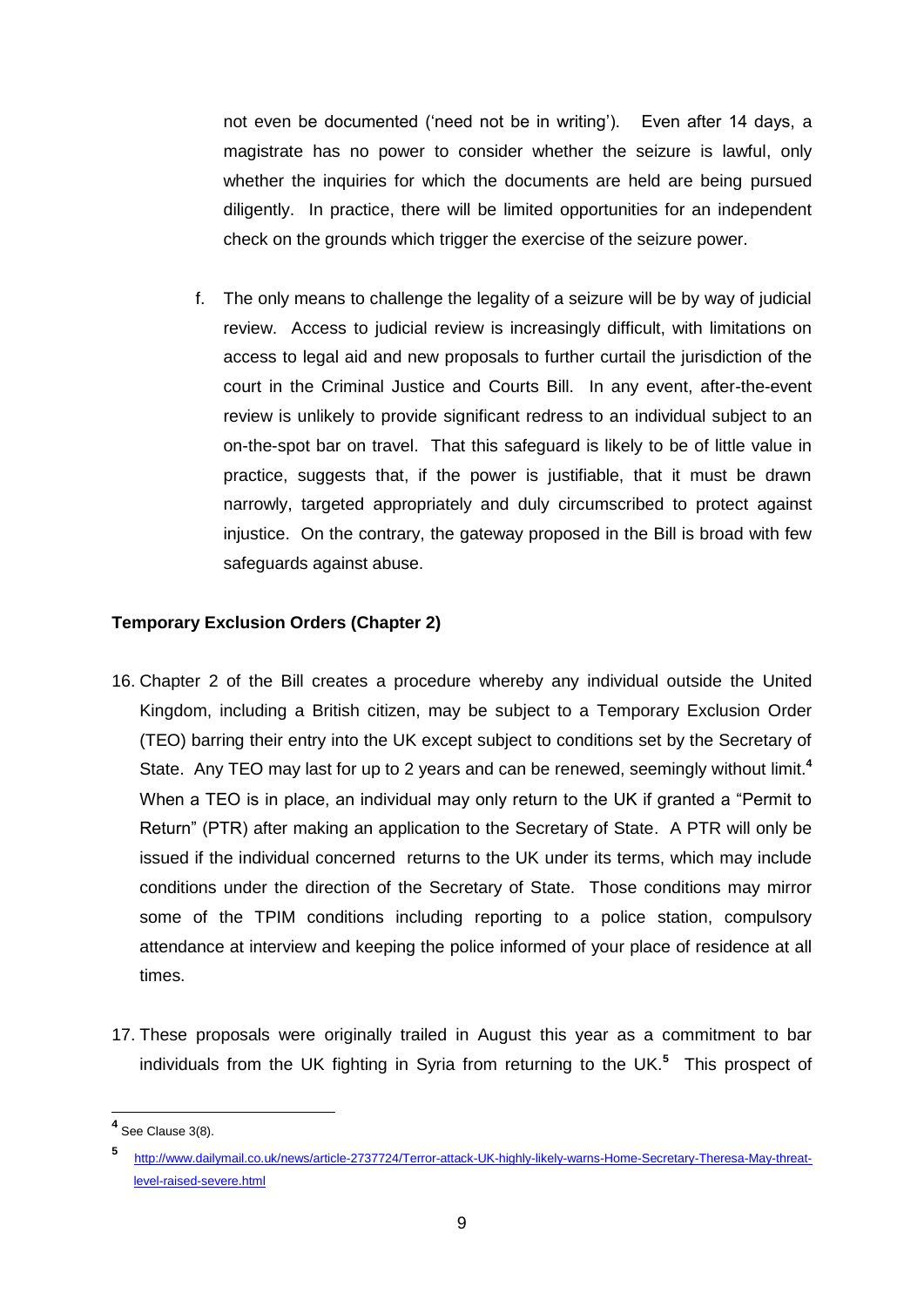effective exile is now termed "controlled return". It has been suggested that in the interim, the Government may have taken advice and considered that exile of British citizens overseas may violate our international law obligations, or at least damage our international relations with third countries. These proposals will only apply to individuals who have a right to abode, including British citizens. Cancelling a passport or other right to return while someone is outside the country will have a serious impact on their individual rights in practice. The extent of that impact will depend on the individual circumstances of any case, but Article 8 and the right to private and family life will clearly be engaged. In some serious circumstances, Article 3 ECHR may also apply. Notably, if individuals are in countries where a regime is known or suspected to use torture, targeting them as a known terror suspect and/or as an individual with a desire to return to the UK.**<sup>6</sup>**

18. We regret that the Government's Human Rights Memorandum insists that as the individual concerned will be out of the country; neither the HRA 1998 nor the UK's obligations under the ECHR will apply. We consider that this analysis is seriously flawed. During debate on the Immigration Bill and removal of citizenship outside the UK, the JCHR succinctly explained why the removal of citizenship, and in this case, the making of a TEO is an exercise of legal jurisdiction over an individual, which engages our obligations under the ECHR:

*The Government's invocation of the Court's case law concerning the extra-territorial*  application of the Convention overlooks the important fact that the very act of *depriving a naturalised citizen of their citizenship is itself an exercise of jurisdiction over that individual. Professor Goodwin Gill, in his memorandum, describes it as "wishful legal thinking to suppose that a person's ECHR rights can be annihilated simply by depriving that person of citizenship while he or she is abroad [...] the act of deprivation only has meaning if it is directed at someone who is within the jurisdiction of the State. A citizen is manifestly someone subject to and within the jurisdiction of the State, and the purported act of deprivation is intended precisely to affect his or her rights.<sup>7</sup>*

**<sup>6</sup>** The evidence considered by the Intelligence and Security Committee on the knowledge and understanding of the UK about the treatment of Michael Adebolayo (one of the killers of the Fusilier Rigby) while in detention in Kenya provides an illustrative example. See ISC Report, paragraph 466.

**<sup>7</sup>** Para 44 – 46[. http://www.publications.parliament.uk/pa/jt201314/jtselect/jtrights/142/142.pdf](http://www.publications.parliament.uk/pa/jt201314/jtselect/jtrights/142/142.pdf)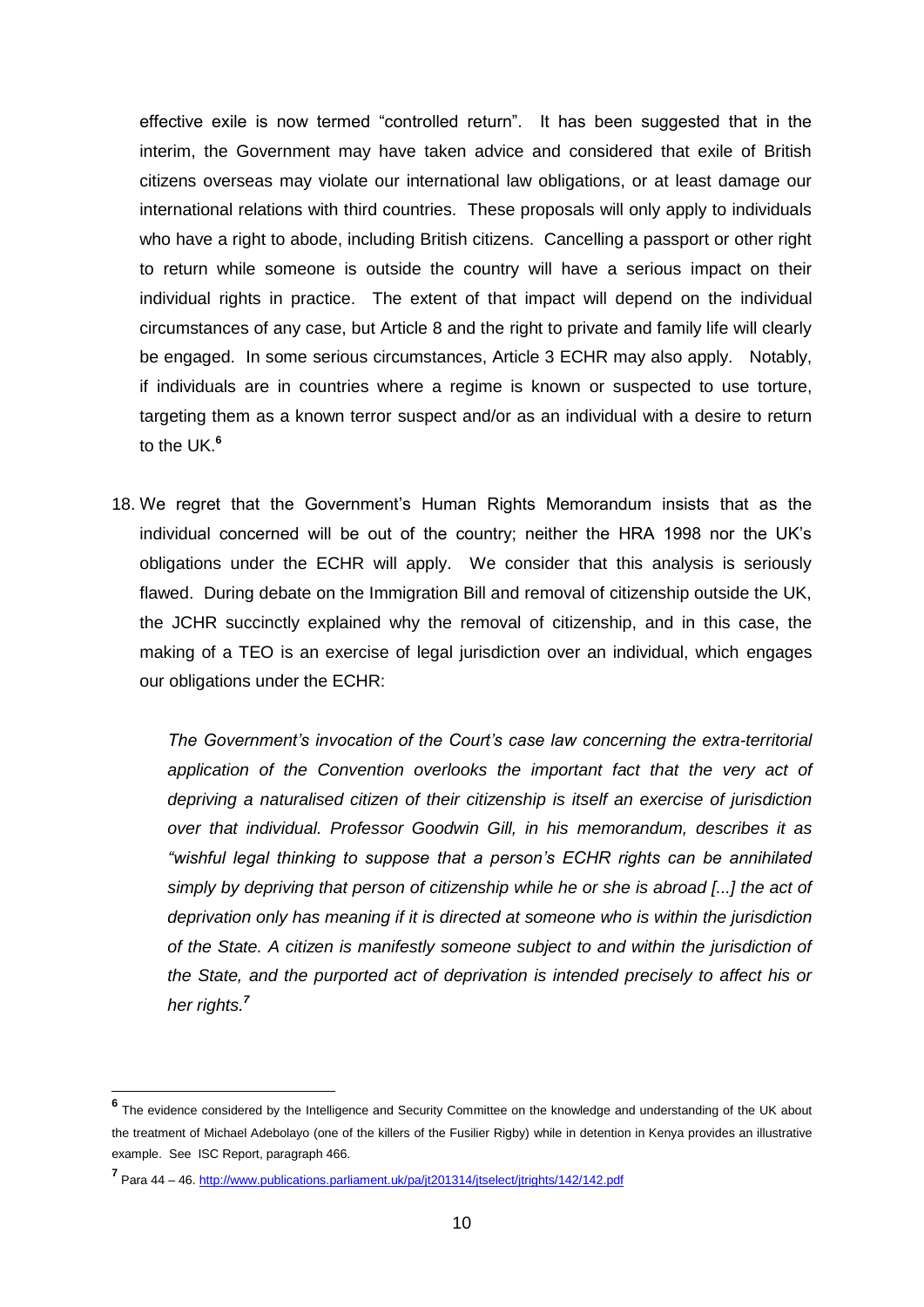- 19. Again, Parliament must first ask whether these measures will be effective to serve the aim of enhancing our national security and preventing terrorist activity. If we suspect that an individual is concerned in illegal activity and is a danger to the interests of the UK; shouldn't the first priority be to secure his return, arrest and prosecution? Internationally other countries are grappling with the intelligence implications of individuals who seek to return after fighting in Syria and Iraq. The approach of the Danish Government to return has been widely reported, focusing on return as an opportunity for rehabilitation and reintegration, with associated intelligence benefits.**<sup>8</sup>** We understand that this programme integrates the consideration of whether an individual should be charged with a criminal offence in connection with their activities overseas. Parliamentarians may wish to ask the Government if they have considered how likely it will be that, given the choice, individuals will submit to conditions on return or instead choose to remain outside the country and at large, perhaps becoming further integrated within any network they may have in the host country, and beyond the view of our intelligence services?
- 20. There are a number of detailed questions which Parliament may wish to consider at Committee, to which we will return in greater detail:
	- a. To make a TEO, the Secretary of State must "reasonably suspect" that an individual is involved in terrorism-related activity outside the United Kingdom. This replicates the test originally applied to control orders, replaced by the test now applicable to TPIMs ("reasonably believes"). A test far below the ordinary civil standard of proof, which this Bill will apply to TPIMs. Parliamentarians may wish to ask why this standard is proposed, given that a TEO will give an individual an option of freedom in exile or return to submit to some of the conditions which may be imposed under a TPIM Order.
	- b. This is likely, in practice to be a purely administrative exercise. There is no express provision for review or judicial oversight. Judicial review is available, but likely to be difficult to access. Legal aid is unlikely to be available and in any event, the individual will be out of the country and his opportunity to take advice and instruct representatives limited. In any event, the Justice and Security Act 2013 will permit the operation of a closed material process in any challenge, with the result that the individual concerned may never fully understand the reasons for the Secretary of State's suspicion

**<sup>8</sup>** See, for example, [http://www.independent.co.uk/news/world/europe/denmark-offers-rehabilitation--not-punishment--to](http://www.independent.co.uk/news/world/europe/denmark-offers-rehabilitation--not-punishment--to-returning-jihadis-9893218.html)[returning-jihadis-9893218.html](http://www.independent.co.uk/news/world/europe/denmark-offers-rehabilitation--not-punishment--to-returning-jihadis-9893218.html)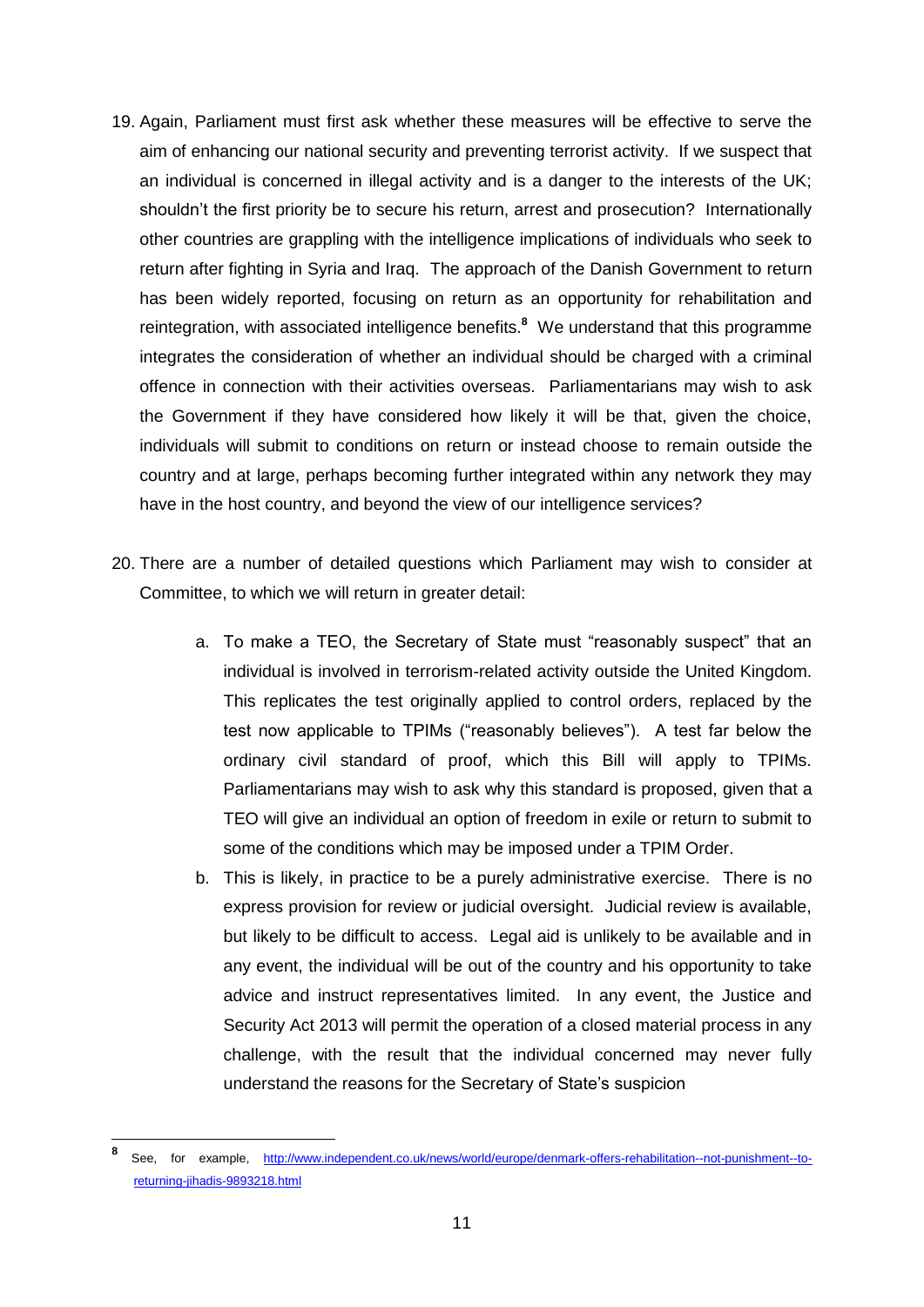c. The Bill provides that any individual will be given leave to enter on expulsion or deportation. This appears to have been included in order to meet serious concerns about how this policy might engage the responsibilities of the UK to third states in international law. If an individual has been admitted on a UK passport, it is generally accepted that a third state can expect that the UK will accept their return. Parliamentarians may wish to consider how likely it is that, if a TEO is made, the grounds for the suspicion of the Secretary of State may give rise to grounds for deportation or expulsion in the third state? If another country were to choose to prevent its seemingly dangerous individuals from leaving Britain, how might the Secretary of State react? This issue perhaps illustrates why Parliamentarians might wish to subject the underlying rationale for this proposal and its compatibility with a counterterrorism policy with prosecution at its heart. If we have reliable intelligence to support the making of a TEO, is it appropriate to risk "exporting" that risk? If we encourage other states to take a similar approach; will it lead to states operating a rolling exchange of risk, with exclusions and deportations from the UK being sought in response to other states' controls on return?

## **TPIMs Revisited (Part 2)**

- 21. The Bill implements two recommendations of the Independent Reviewer of Terrorism for amendments to TPIMs. Firstly, the Bill will reintroduce draconian geographical restrictions more familiar under control orders. Clause 12 will permit the Secretary of State to relocate anyone subject to a TPIM Order by compulsion within the UK up to 200 miles from their ordinary residence (relocation may be further away, by agreement).
- 22. The imposition of internal exile through relocation was accepted as one of the most draconian aspects of the control order regime. By way of summary, the Joint Committee on Human Rights explained:

*The impact of such relocations on the controlled person's families was described as "extraordinary". The female partners of controlees, we heard, "are treated with complete contempt", told that they can either stay where they are or move to the new location and find a new job. Children are uprooted from the schools they have been attending and forced to relocate in order to be with their family. Moreover, such treatment was having a disproportionate impact on the Muslim community which the Government says it is seeking to reassure: Gareth Peirce said "this may affect only a*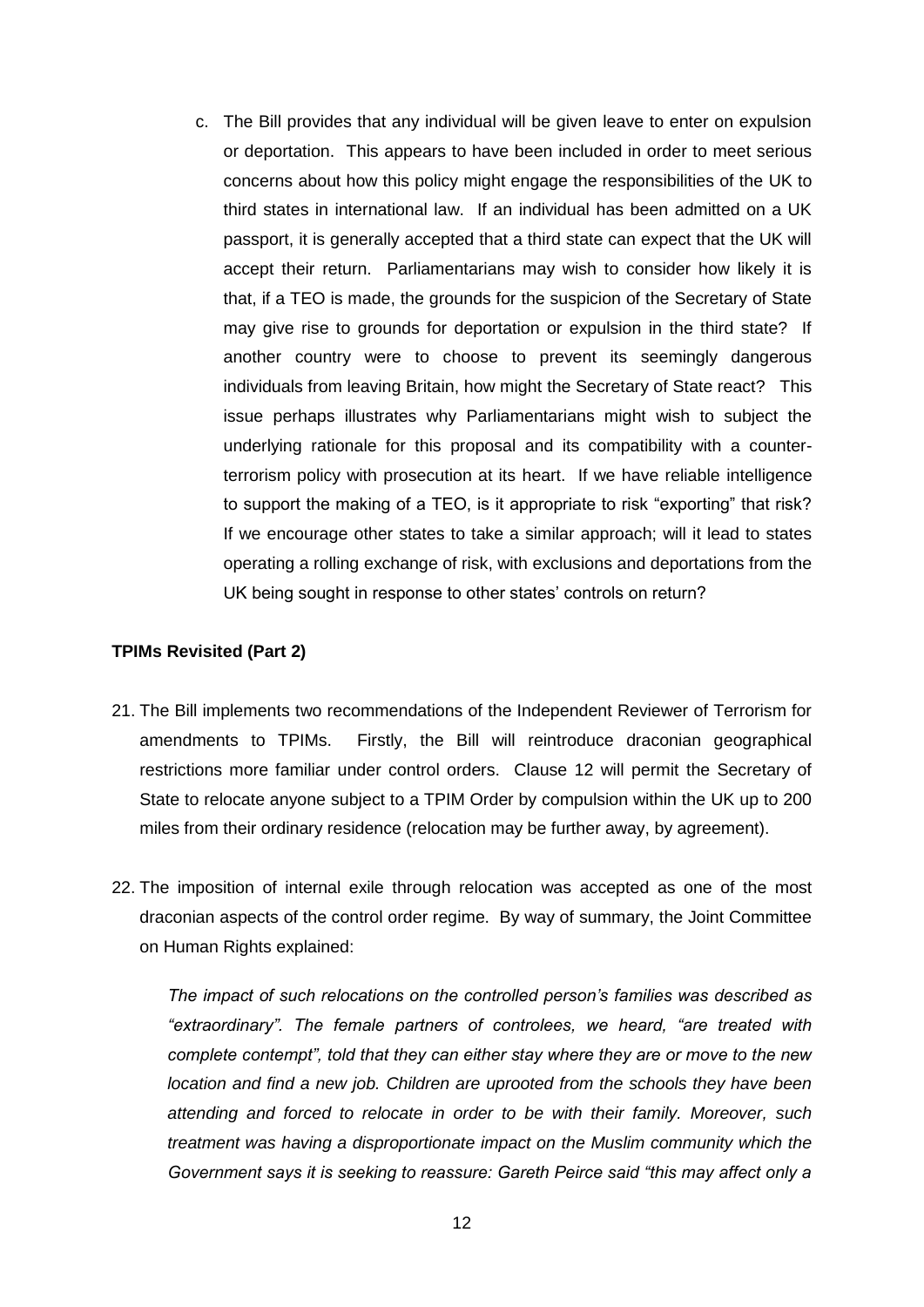*small group of people but in terms of its contribution to what one might call the folklore of injustice it is colossal".<sup>9</sup>*

23. Police and security services have argued for the reintroduction of relocation since the introduction of TPIMs. Notably, in their review of the TPIMs mechanism, published in January 2014, the JCHR asked the Independent Reviewer whether the reintroduction of relocation could be justified:

*The Independent Reviewer was not, however, in favour of relocation being reintroduced: "one can see the utility of something without requiring that it be retained." He had found in his report on TPIMs that relocation was effective in preventing people from associating, but also that it was one of the most resented aspects of control orders and was considered to have the most damaging effect on family life. The Independent Reviewer therefore concluded that "Parliament took a perfectly proper decision by deciding to remove relocation", especially in view of the additional money made available to the agencies for increased surveillance, which enabled them to say that overall there was no substantial increase in the risk to the public. <sup>10</sup>*

- 24. At that time, considered in the same report, the Minister stressed that the powers available under TPIMs were adequate to protect public safety and the reintroduction of a power to relocate was not considered necessary.
- 25. Yet, in March 2014, The Independent Reviewer changed his stance. He explains that his new position is based on similar representations by the police and security services that the Orders would be less costly to monitor and enforce and that it would make it more difficult for individuals to abscond:

*A power to relocate subjects away from their home areas would be of real practical assistance to the police and MI5 in distancing subjects from their associates and reducing the risk of abscond. It would also facilitate monitoring, save money and could help restore faith in a TPIM regime that has withered on the vine.<sup>11</sup>*

26. In his March 2014 Report, the Independent Reviewer gives two broad justifications for his original view that geographical restrictions (perhaps short of relocation) might be

 **9** Para 41[. http://www.publications.parliament.uk/pa/jt200910/jtselect/jtrights/64/64.pdf](http://www.publications.parliament.uk/pa/jt200910/jtselect/jtrights/64/64.pdf) 

**<sup>10</sup>** Para 53.<http://www.publications.parliament.uk/pa/jt201314/jtselect/jtrights/113/113.pdf>

**<sup>11</sup>** <https://terrorismlegislationreviewer.independent.gov.uk/>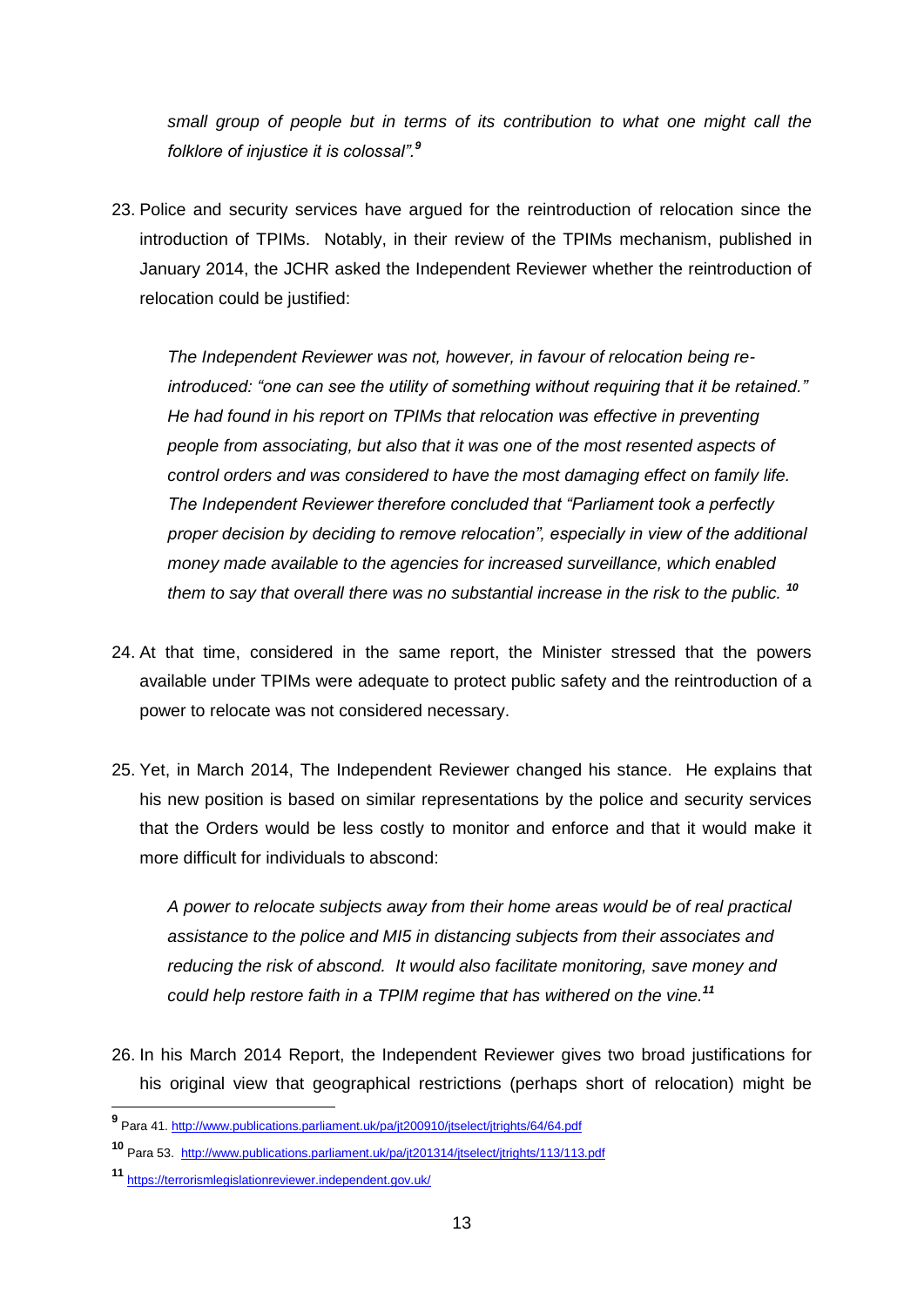appropriate. Firstly, additional funds which had been made available had not prevented individuals from absconding. Secondly, these absconds were damaging the reputation of the police and security services and undermining the confidence of the public in our counter-terrorism capabilities. After further consideration, the Reviewer concludes that despite "tens of millions" of additional funds dedicated to surveillance, the police and security agencies had been unable to prevent individuals from absconding and had had no new investigative benefits. Without access to further information about precisely how much money has been deployed – and with what result – it is extremely difficult for Parliamentarians to scrutinise this assessment. However, given the limited number of individuals subject to a TPIMs order, the conditions to which they are subject and the surveillance powers open to the police; Parliament may wish to ask for more detailed information on the gaps in surveillance capacity which may have been identified.

27. In terms of reputational damage to the security services and public confidence, the Independent Reviewer explained:

*"In psychological terms, the notion that dangerous terrorists cannot be controlled gives succour to them and diminishes public reassurance in the ability of the authorities to protect them. In policy terms, it is likely to fuel demands for TPIMs to be replaced by more extreme and less rights-compliant measures. Such a course would not only be undesirable on civil liberties grounds but would play directly into the grievance agenda of terrorists and their sympathisers"*

28. Clearly a failure to secure the adequate surveillance of a handful of individuals believed to pose a danger to public safety, despite the investment of an additional "tens of millions" of pounds might, in itself, pose a reputational damage to the police and security services. Parliament may wish to ask for further information about why the steps taken by the security services were considered adequate by Government in late 2013 and inadequate by mid-2014. Parliament must closely consider whether the introduction of greater, more draconian powers would be an appropriate response to this failing. Similarly, whether the reintroduction of relocation is necessary in order to avoid the introduction of more "extreme and less rights-compliant" measures. This argument seems self-perpetuating and inconsistent with the human-rights based approach which the HRA 1998 and the UK's international human rights obligations require. While the UK clearly has an obligation to protect the community from terrorist attacks, compulsory powers to meet that legitimate aim must be justified by reference to their effectiveness, necessity and proportionality not in fear that agencies or public clamour might support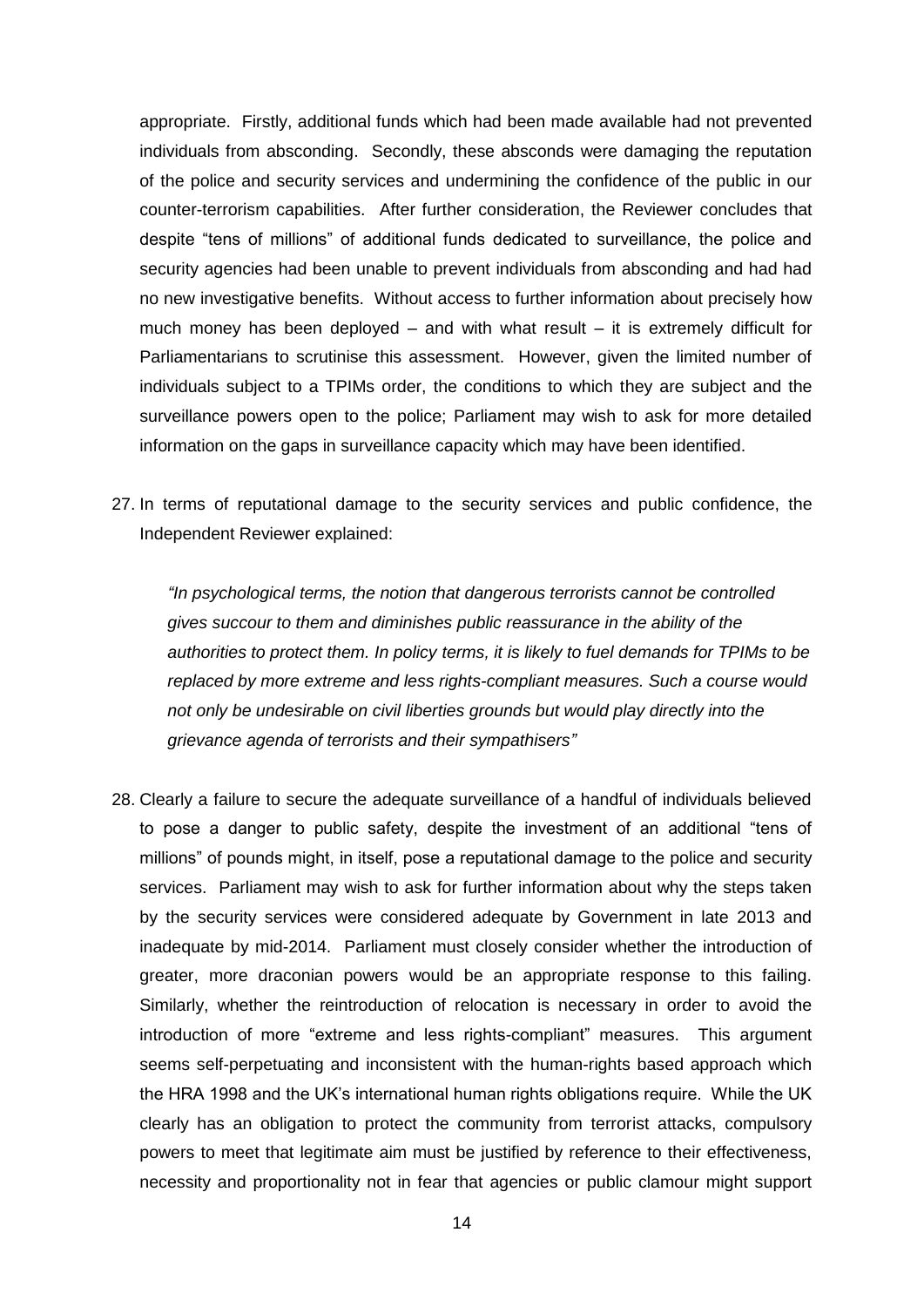more draconian alternatives without action. Alternatives to rehabilitate the reputation of the police, the security services and our counter-terrorism policy should instead, start with a renewed focus on effective investigation and prosecution of criminal offences.

29. The Independent Reviewer has stressed that, in his view, there is nothing in the TPIMs mechanism which will support investigation and prosecution.**<sup>12</sup>** We agree with the assessment of Lord MacDonald QC (conducting his Home Office Commissioned Review of Counter-Terrorism Policy):

*Any replacement scheme for control orders should have as a primary aim to encourage and to facilitate the gathering of evidence, and to diminish any obstruction of justice, leading to prosecution and conviction. Current powers that fail this test should be amended so that they comply with it or, if their inability to comply is intrinsic to their nature, they should be abolished. It follows that powers created under any new scheme must also be judged against the criteria set by the Review itself: to what extent are they likely to facilitate the gathering of evidence, and to what extent are they directed towards preventing any obstruction of that process.*

- 30. Criticism of the TPIMs regime by the police and security services does not support the case for the reintroduction of more draconian restrictions, but highlights the ineffectiveness of this kind of administrative order as an alternative to criminal investigation and prosecution, compatible with the core values of our justice system.
- 31. Secondly, the standard of proof for the making of a TPIM Order now becomes the ordinary civil standard (Clause 16). The current standard requires that the Secretary of State must "reasonably believe" that an individual has been involved in terrorism-related activity. The Bill will require that the Secretary of State is satisfied on the balance of probabilities. This responds to the recommendation of the Independent Reviewer of Counter Terrorism Legislation that this change would be appropriate, reasoning that a change would be unlikely to make any difference in practice, but that the shift would allow the Government to say openly that the court had reviewed the evidence and

**<sup>12</sup>** Evidence to the JCHR, 26 November 2014, Q4: "I think the clue is in the name: prevention and investigation. It always seems to me that if it succeeds in one, it is not going to succeed in the other. If terrorism-related activity is not happening while somebody is on a TPIM—perhaps because the TPIM has prevented it—there is going to be nothing to investigate. That pretty much seems to have been the universal experience so far."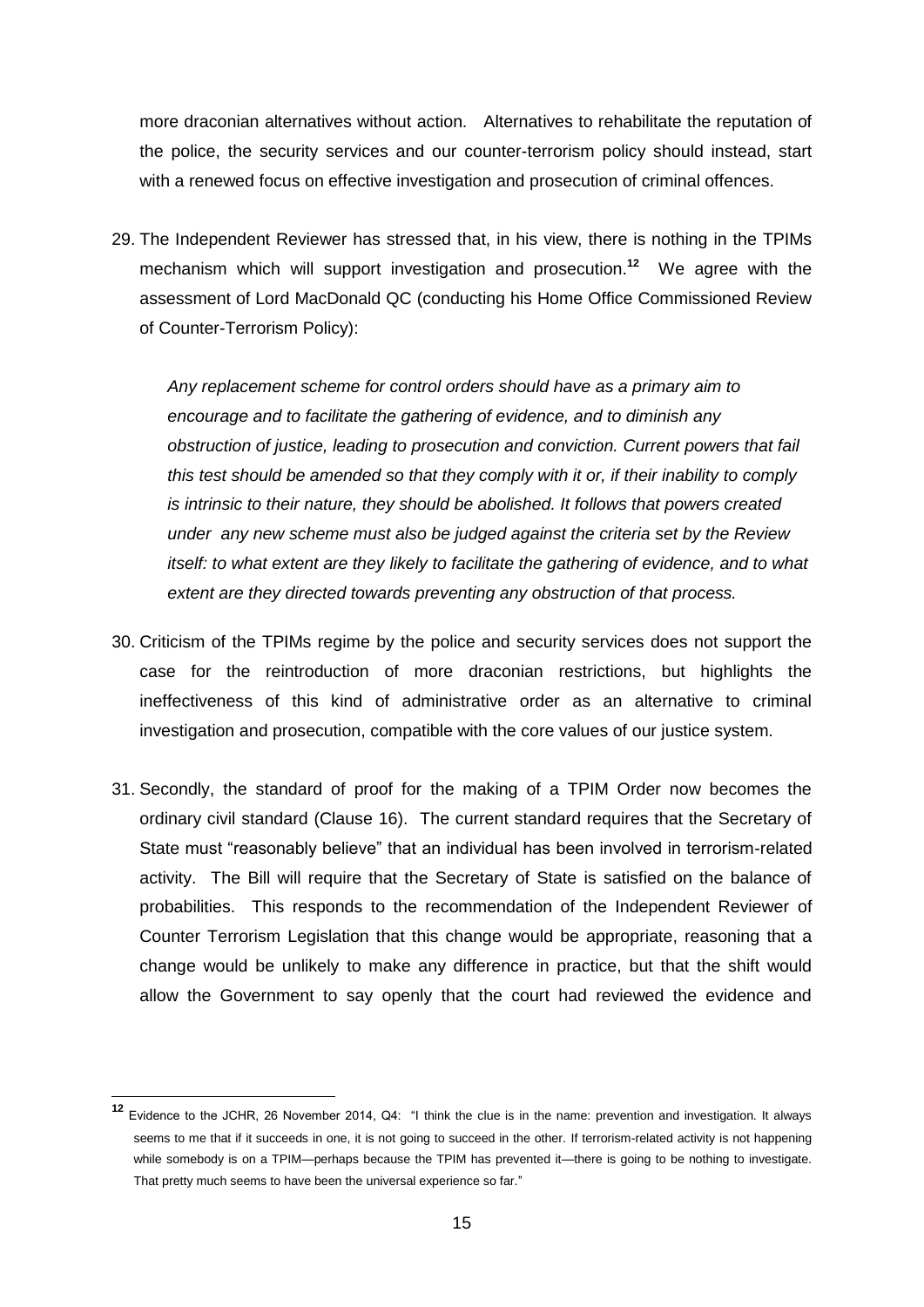concluded on the evidence that the individual was more likely than not to be involved in terrorism.**<sup>13</sup>**

32. Both TPIMs and its predecessor control orders are the antithesis of common law fairness. As one former law lord described the control order regime, 'they are and always have been a blot on our jurisprudence'.**<sup>14</sup>** They involve severe restrictions being imposed on individuals, who have never been charged with or convicted of a criminal offence. The more draconian the controls, the greater the case must be for the higher criminal standard of proof to apply. The application of this new minimum standard – whether it makes any difference in practice or not - must be understood in the context of the wider limits on due process applied in the context of the TPIM regime. Individuals subject to a TPIM Order are unlikely to understand fully the evidence to support the case against them beyond a summary provided in the open consideration of their case. Only a Special Advocate who generally cannot communicate with them after they have seen the most sensitive evidence said to support the Secretary of State's case may test whether the appropriate standard has been met. JUSTICE remains concerned that this process – despite this change – remains far from fair. The operation of the TPIMs regime neither supports investigation or prosecution, an original goal of its introduction after the Government's counter-terrorism review. The operation of TPIMs affirms our belief that as a repackaged version of control orders, it remains an ineffective and draconian diversion from prosecution of criminal behaviour.

## **Extending the effect of the DRIP Act (Part 3)**

33. Clause 17 of the Bill proposes amendments to the Data Retention and Investigatory Powers Act 2014 (DRIPA) which would require internet service providers to collect and retain additional data about their users, including communications data and/or other relevant data which can be used to identify the user of a particular IP address any particular time. It is unclear from the definition on the face of the Bill or the Explanatory Notes how this data will be collected; whether it is possible without deep packet inspection which might amount to the wholesale interception of all communications for the purposes of culling the information required by this statutory direction. The Bill

**<sup>13</sup>** 2013 Report, see para 6.17.

https://www.gov.uk/government/uploads/system/uploads/attachment\_data/file/298487/Un\_Act\_Independent\_Review\_print [ready.pdf](https://www.gov.uk/government/uploads/system/uploads/attachment_data/file/298487/Un_Act_Independent_Review_print_ready.pdf) That the courts may apply the civil standard in practice in any event, is considered by the Report of the Committee on the Draft Enhanced Terrorism Prevention and Investigation Measures Bill, at paras 44 -50 <http://www.publications.parliament.uk/pa/jt201213/jtselect/jtdraftterror/70/7007.htm#a8>

**<sup>14</sup>** Lord Lloyd of Berwick, Hansard, HL Deb, 3 March 2010, col 1528.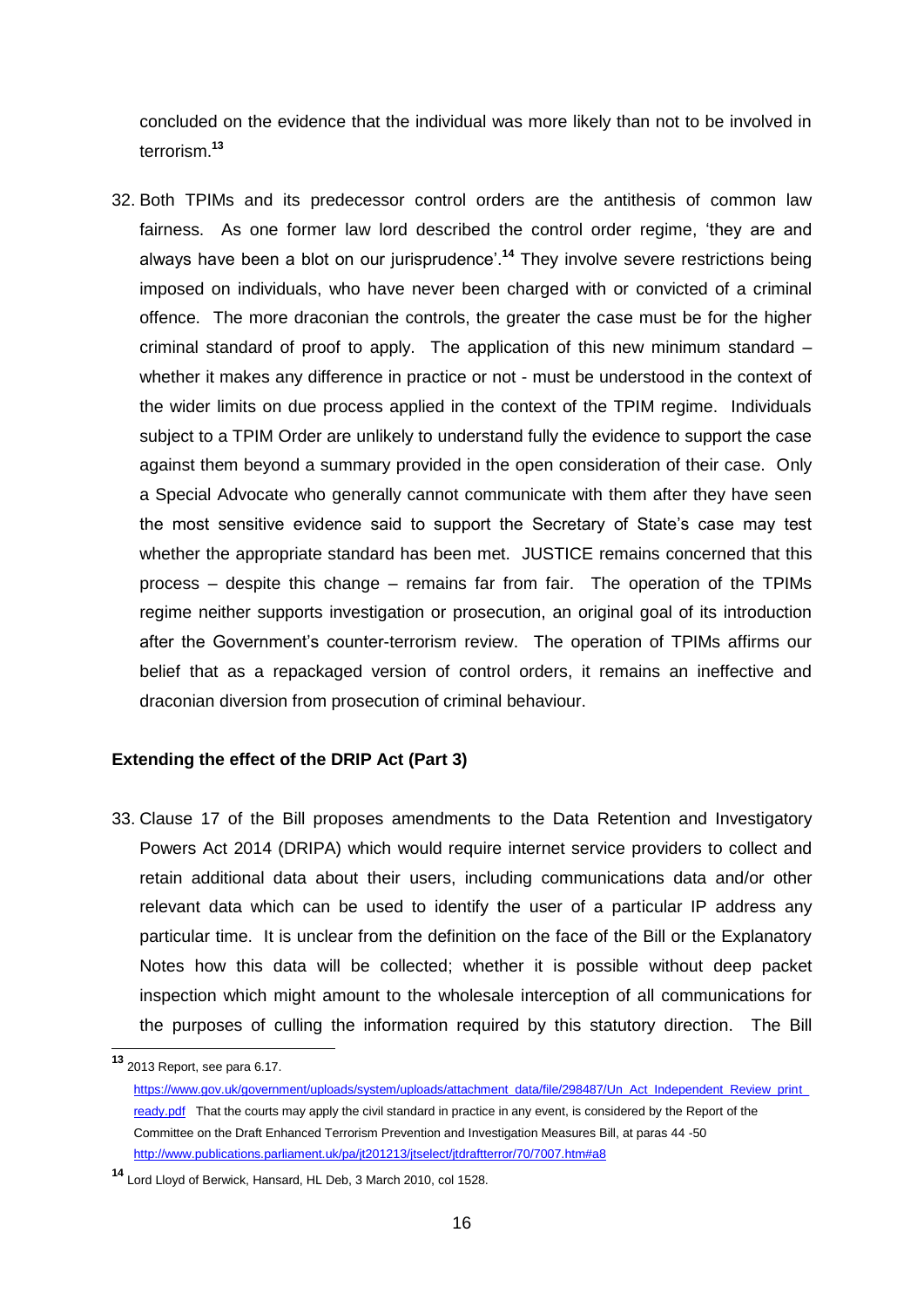purports to exclude data which would allow for the identification of services used by a particular user (i.e. web logs).

- 34. The case for police and security agencies to be able to more easily reconcile IP addresses (which can be used by multiple users) and an individual device or account was one of the key justifications for the proposals in the much criticised Draft Communications Data Bill. Without a clearer understanding of the Government's intention, it would appear that the Government is trying to introduce some of the core aspects of that Bill through the use of fast-track legislation.In both our response to the Draft Communications Data Bill**<sup>15</sup>** and in *Freedom from Suspicion: Surveillance Reform for a Digital Age* (2011), we raised serious concerns that the Regulation of Investigatory Powers Act 2000 (RIPA) and the surveillance framework on which DRIPA is patched were outdated and inadequate to protect the individual's right to respect for privacy.**<sup>16</sup>**
- 35. Parliament was invited to enact DRIPA in response to the decision of the Court of Justice of the European Union in the *Digital Rights Ireland* case.**<sup>17</sup>** In that case, the Court found that the provision for blanket data retention in the Data Retention Directive was disproportionate and incompatible with the protections for privacy provided by the Charter of Fundamental Rights of the European Union (Articles 7 and 8, which reflect the privacy guarantees in Article 8 ECHR, protected by the HRA 1998). In keeping with earlier case-law, the CJEU indicated that in order to be proportionate, a data retention scheme must be targeted, including geographically, over time and by reference to the prevention and detection of serious crime. JUSTICE, and others who briefed on the Bill, expressed concern that DRIPA itself – by enacting another broad, untargeted data retention scheme, was likely to be incompatible with both the Charter and the ECHR. It is extraordinary that the Government's Human Rights Memorandum makes no reference to this jurisprudence.
- 36. We regret that in both DRIPA and in these proposals, the Government appears to be using would-be emergency or fast-track legislation to expand existing surveillance powers without any change to the underlying and inadequate framework for oversight

**<sup>15</sup>** <http://www.justice.org.uk/resources.php/330/draft-communications-data-bill>

**<sup>16</sup>** [http://www.justice.org.uk/data/files/resources/305/JUSTICE-Freedom-from-Suspicion-Surveillance-Reform-for-a-Digital-](http://www.justice.org.uk/data/files/resources/305/JUSTICE-Freedom-from-Suspicion-Surveillance-Reform-for-a-Digital-Age.pdf)[Age.pdf](http://www.justice.org.uk/data/files/resources/305/JUSTICE-Freedom-from-Suspicion-Surveillance-Reform-for-a-Digital-Age.pdf)

**<sup>17</sup>** Joined cases C-293/12 and C-594/12 Seitlinger, 8 April 2014, [http://curia.europa.eu/juris/document/document.jsf?text=&docid=150642&pageIndex=0&doclang=en&mode=req&dir=&occ=](http://curia.europa.eu/juris/document/document.jsf?text=&docid=150642&pageIndex=0&doclang=en&mode=req&dir=&occ=first&part=1&cid=242041) [first&part=1&cid=242041](http://curia.europa.eu/juris/document/document.jsf?text=&docid=150642&pageIndex=0&doclang=en&mode=req&dir=&occ=first&part=1&cid=242041)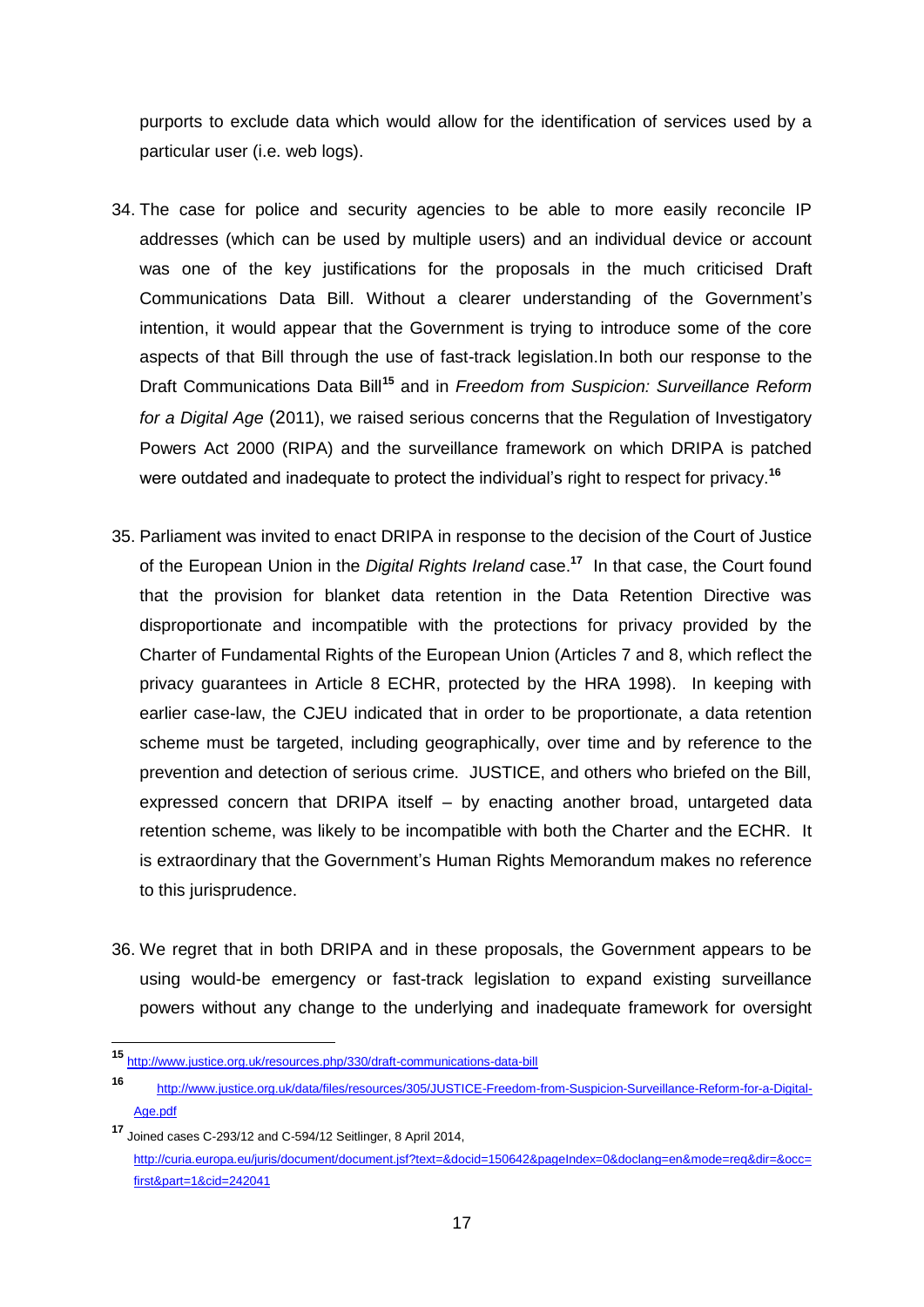and supervision, nor respect for the basic safeguards required by the UK's commitments under both the CFREU and the ECHR. By effectively ignoring the *Digital Rights Ireland*  decision, what message do we send about our respect for the rule of law?

37. By pressing ahead with blanket duties on providers, with no greater protection for individual rights, the Government is creating a legal framework which is bound to result in lengthy litigation and which is likely to fail. While the sunset clause necessitated by the lapse of DRIPA is welcome – and we appreciate the acknowledgement made by all three political parties that RIPA is ready for review – the introduction of these powers piecemeal and without adequate safeguards is unlikely to foster public confidence in the surveillance operations of the police and security services.

## **Oversight, counter-terrorism and individual rights (Clause 36)**

- 38. Clause 36 of the Bill provides for the creation of a Privacy and Civil Liberties Board by the Secretary of State, to "provide advice and assistance" to the Independent Reviewer of Counter-Terrorism legislation. This proposal was first mooted in connection with the introduction of DRIPA as a concession that greater oversight of public decision making on surveillance was necessary. JUSTICE considers that there is nothing on the face of the Bill which would suggest that this Board will help increase public confidence in the accountability of public decision making on counter-terrorism or surveillance. Not least:
	- a. **Will it be independent?** The detail of the Board's membership and its terms of engagement is left to delegated legislation. In itself, this raises questions about the structural independence of the Board from Government.
	- b. **Will it add any value?** The purpose of the Board is entirely left to secondary legislation, with "the particular things that the Board may or must do" being determined later by the Secretary of State. The Independent Reviewer, in his evidence to the JCHR on 26 November 2014, questioned the purpose and usefulness of a new Board to provide "advice and assistance". While he considered that he needed substantive support to undertake his work – in the form of a qualified "junior" to assist – he was concerned that this mechanism seemed designed to create a new bureaucracy whereby he might be provided with advice that he already obtained informally or which might constrain how he might consider advice more broadly.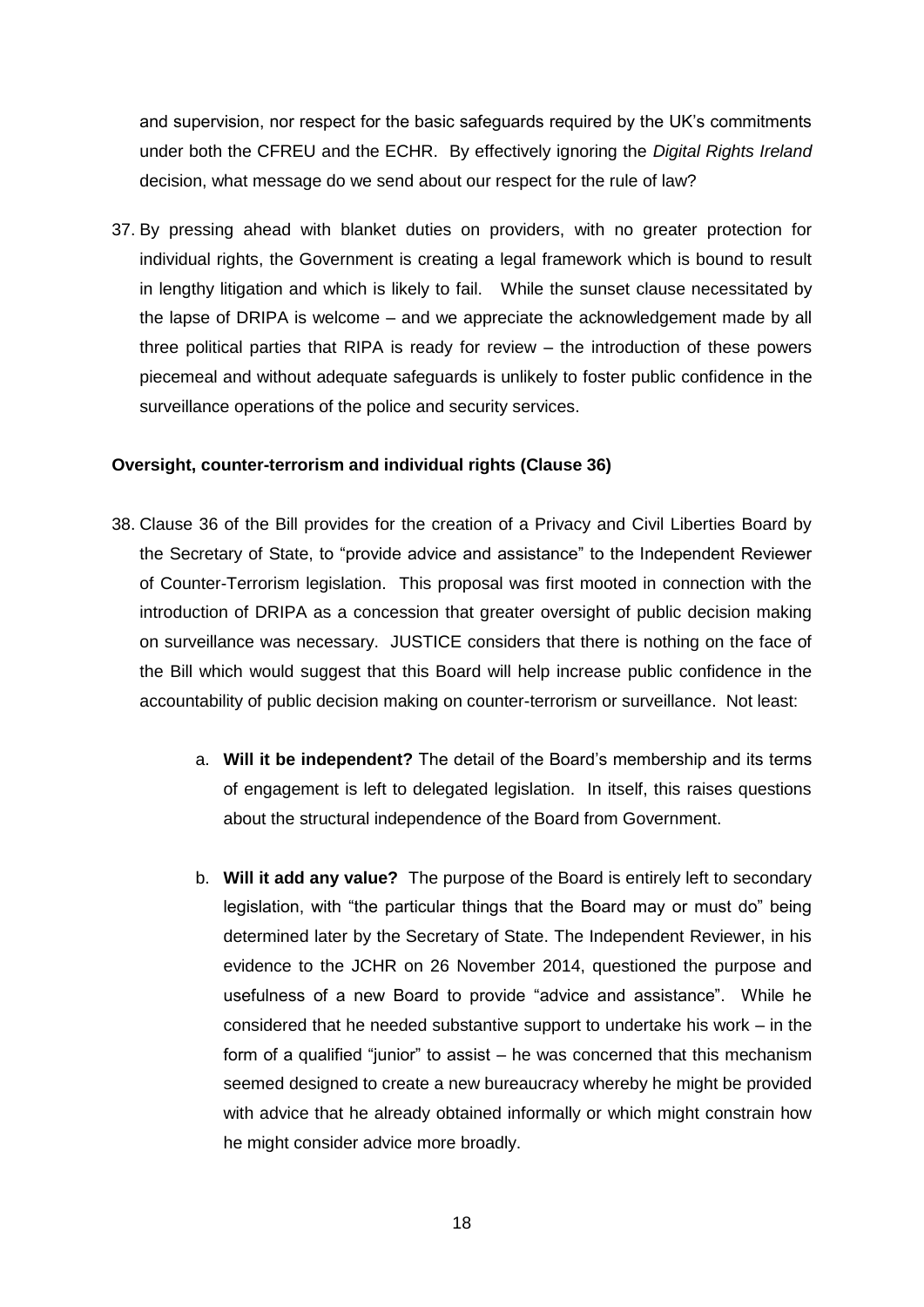- c. **Will it support or change the function of the Independent Reviewer?** The Explanatory Notes accompanying the Bill envisage the appointment of 3 – 5 members of the Board and 2 supporting staff. The Bill provides for the Independent Reviewer to chair the Board, but the Explanatory Notes explain that while the Independent Reviewer would Chair the Board, the Government envisages that the "statutory responsibilities currently undertaken by the Independent Reviewer …could be undertaken, in practice, by three separate individuals". This illustrates the lack of definition with which these proposals have been formulated. If all three members of the Board are to exercise the functions of the Reviewer, will they have the same privileges? (We don't know, as their powers will be determined in secondary legislation) Is the Board to advise and assist the Independent Reviewer, or provide an entirely new mechanism by which his existing functions are discharged?
- 39. The Independent Reviewer performs an important statutory function in connection with legislation which contains some of the most draconian powers exercised by the administration within the UK. Parliamentarians must press Ministers on precisely how this proposed new Board will relate to the work of the Independent Reviewer. It is regrettable that this new mechanism appears, at public cost, to create a new level of bureaucracy with little corresponding benefit to accountability, transparency and effective oversight. It would be deeply worrying if it were to operate to undermine the function of the existing framework by interfering with the work of the Independent Reviewer or watering down his effectiveness in practice.
- 40. The mechanism for the oversight of decisions on surveillance which impact upon privacy and civil liberties – provided for in the Regulation of Investigatory Powers Act 2000 ("RIPA") – is not fit for purpose. It lacks transparency and is incapable of providing effective oversight in practice. In *Freedom from Surveillance,* JUSTICE concluded that wholesale reform of the RIPA oversight model was essential to the effective operation of a surveillance fit for a digital age.
- 41. This new promise to create another level of bureaucracy with seemingly little purpose will not address that problem. Instead, Parliamentarians are once again asked to expand the compulsory powers engaged in surveillance without sufficient consideration of the law which protects individual privacy and without consideration of the need for effective and accountable mechanisms for oversight.